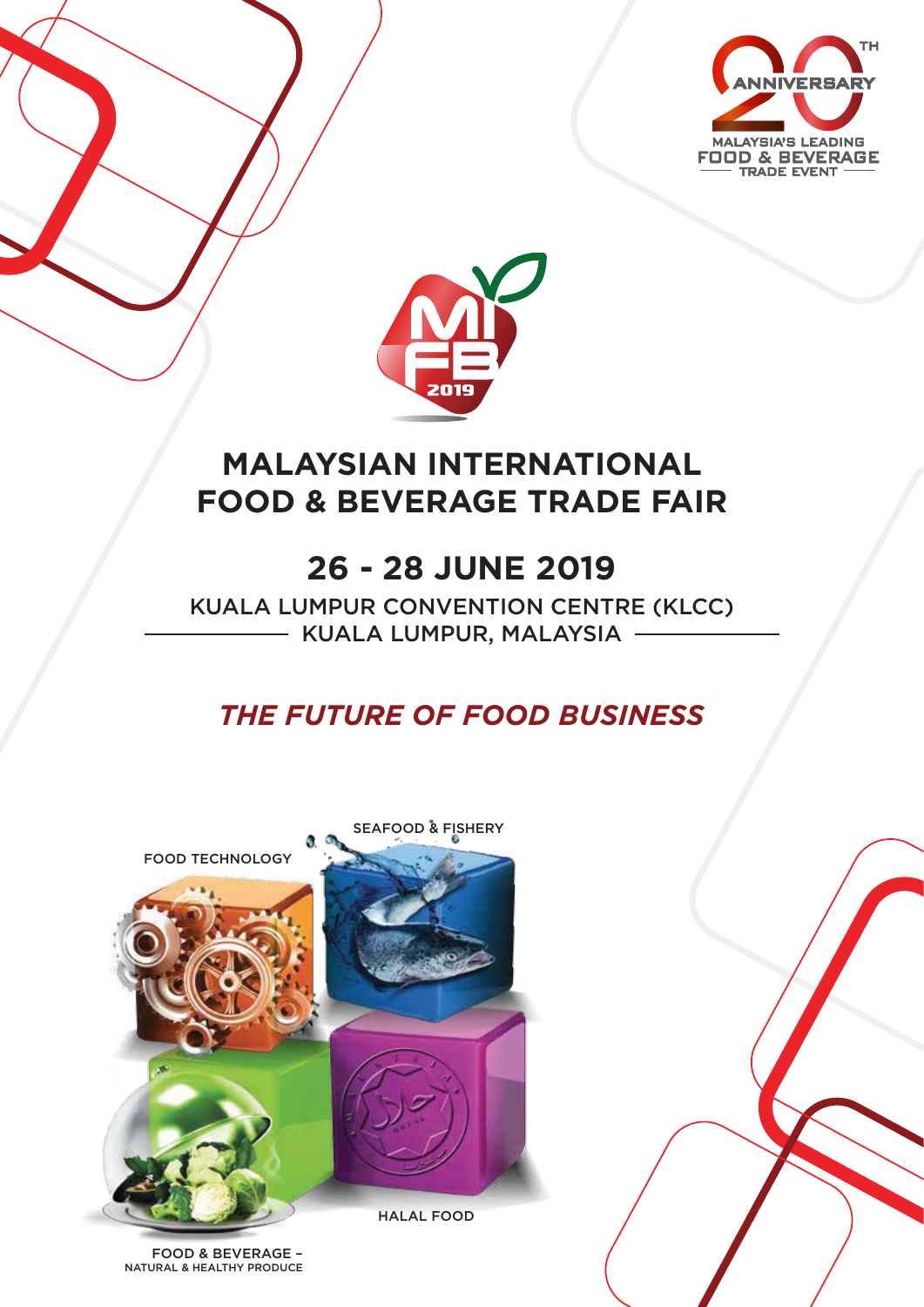### MIFB 2019 - THE FUTURE OF FOOD BUSINESS

Running into its 20th year MIFB 2019 is all set to offer its participants a platform to taste the future with a unique and never to be seen insights into new processes and technologies, industry trends, consumer needs, cost reduction, food safety, traceability and sustainability.

### **Four main segments within the exhibition floor**



## FOOD TECH

FoodTech 2019 is geared to play a vital role in gathering the right industry players with technological advances and showcase it to those who are on the lookout for opportunities.

### SEAFOOD & **FISHERY**

The 5th S&F Asia 2019 section will be a sourcing point for buyers in need of a place to source live, fresh and frozen seafood from international and local resources.



This will serve as a halal market platform and caters to the needs of the halal producers, traders and business leaders sourcing for products and looking for partners to expand their business.

#### FOOD & BEVERAGE – NATURAL & HEALTHY PRODUCE

Natural and Healthy Produce showcase will be an ideal platform for companies serving the Food and Beverage Industry and is constantly finding innovative ways

### **MIFB Statistics & Figures**



**19,980** Trade Visitors **66** Nations

**550** Exhibitors **12** Pavilions **45** Nations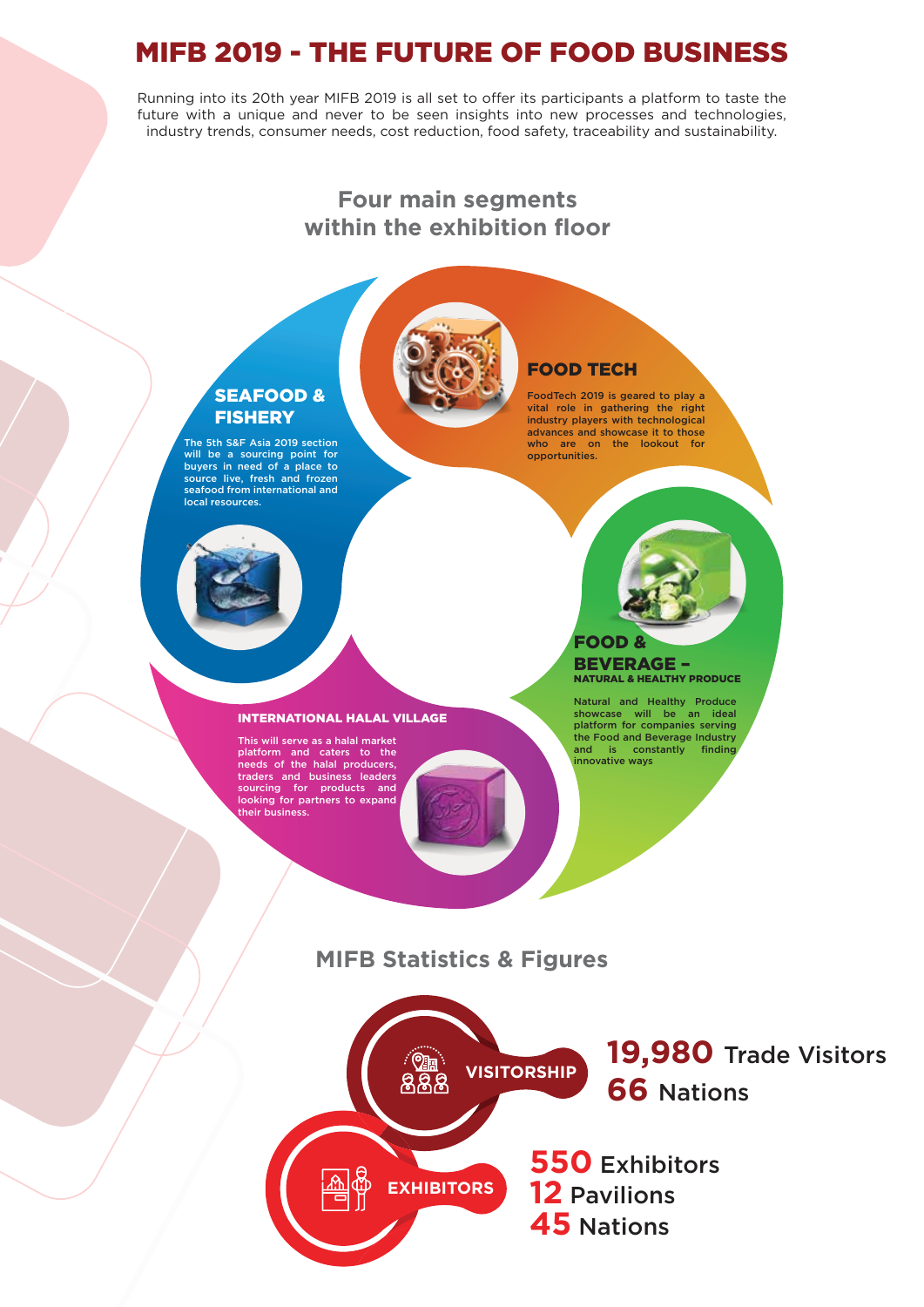## Why MIFB 2019?



## MIFB 2018 Exhibitors Feedbacks





**Objective Met Overall Rating for MIFB 2018**

14%

Excellent

 $\overline{53}^{\%}$   $\overline{33}^{\%}$ 

Satisfactory

 $\omega_{\rm c} = \omega_{\rm c} = \omega_{\rm c}$